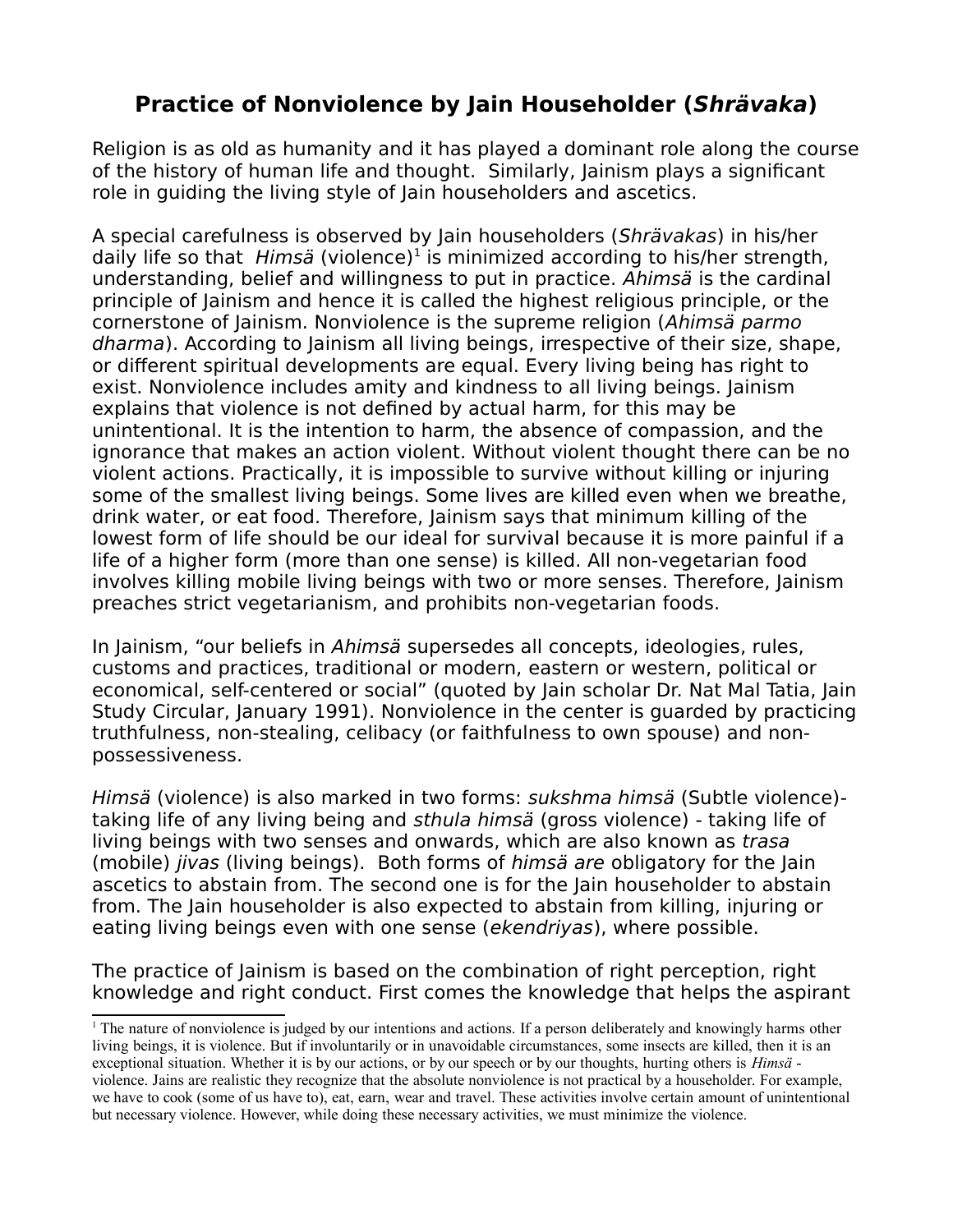in developing the understanding as to what is right and what is wrong. This helps him/her in developing the right faith, and the knowledge acquired becomes the right knowledge. Once the aspirant has the right perception and right knowledge, then his/her right conduct will be fruitful to liberate him/her from the misery of the material world and attain salvation, Moksha<sup>[2](#page-1-0)</sup>.

The rules of the right conduct for householders (shrävaka & shrävikä) and ascetics (sädhus and sädhvis) provide the guidance on how one should conduct his/her day to day activities for all the days during his/her life span. The code of conduct for householders is called Shrävakadharma or Shrävakachära, and for the ascetics, it is Yatiächära.

Shrävakachära is for the householders who are not ready to adopt a discipline of complete self-control and harder modes of spiritual pursuit; and, hence, the life of the householder is designed as a stage preparatory to the ascetic life for the realization of the highest goal and, at the same time, making it complementary to the monastic life.

There has been a special emphasis given on the code of conduct of the shrävaka (shrävakächära) in the Jainism unlike any other religion. There are two ägamas (original Jain Scriptures), called "Upäshakdashao Sutra" and "Dasäshrutskandh Sutra" which provide the basis for the shrävakächära. This work was further supplemented in the seventh chapter of Tattvartha-Sutra by the great Jain saint Umaswati. There are more than 40 Jain canonical books on shrävakächära. In fact three-quarters of the works belongs to the eleventh and twelfth centuries. If any one book is to be taken as a standard it must be the Yoga-Shastra by the great Ächärya Hemchandra. Because of the special attention given to the shrävakas and shrävikäs in the Jainism, there is an unmatched close relationship between sädhus and shrävakas.

The complete renunciation of all worldly attachments is called mahävrata [Complete (great) vows], practiced by Jain sädhus and sädhvijis, and the partial renunciation of worldly attachments is called anuvrata, practiced by shrävakas and shrävikäs. There are twelve anuvratas, which provide the rules for practicing nonviolence in the daily life of Jain householders. It should be noted that there are very subtle and detailed rules as well as certain exceptions that are not included in this article. It should be further noted that a Jain householder may adopt to a varied degree of flexibility as to how much strict he/she wants to practice nonviolence according to his/her understanding, faith, capability and willingness to put in practice.

## **What to eat and what not to eat?**

The ideal situation for a Jain would be to eat the ripe fruit that has just fallen off a tree. However that is hardly practicable. It is true that vegetable plants and

<span id="page-1-0"></span><sup>2</sup> The right spiritual development resulting from annihilation of all karmas is called *moksha*. The state of the right knowledge, the right perception and the right conduct (the state without any passions) is *moksha*. *Moksha* is recommended because it yields everlasting happiness. The material life, on the other hand, yields happiness which is temporary. *Moksha* = *moha* + *kshaya*; *moha* means delusion and *kshaya* means eradication - this makes *moksha* as the state where there is no delusion (no delusion producing karmas).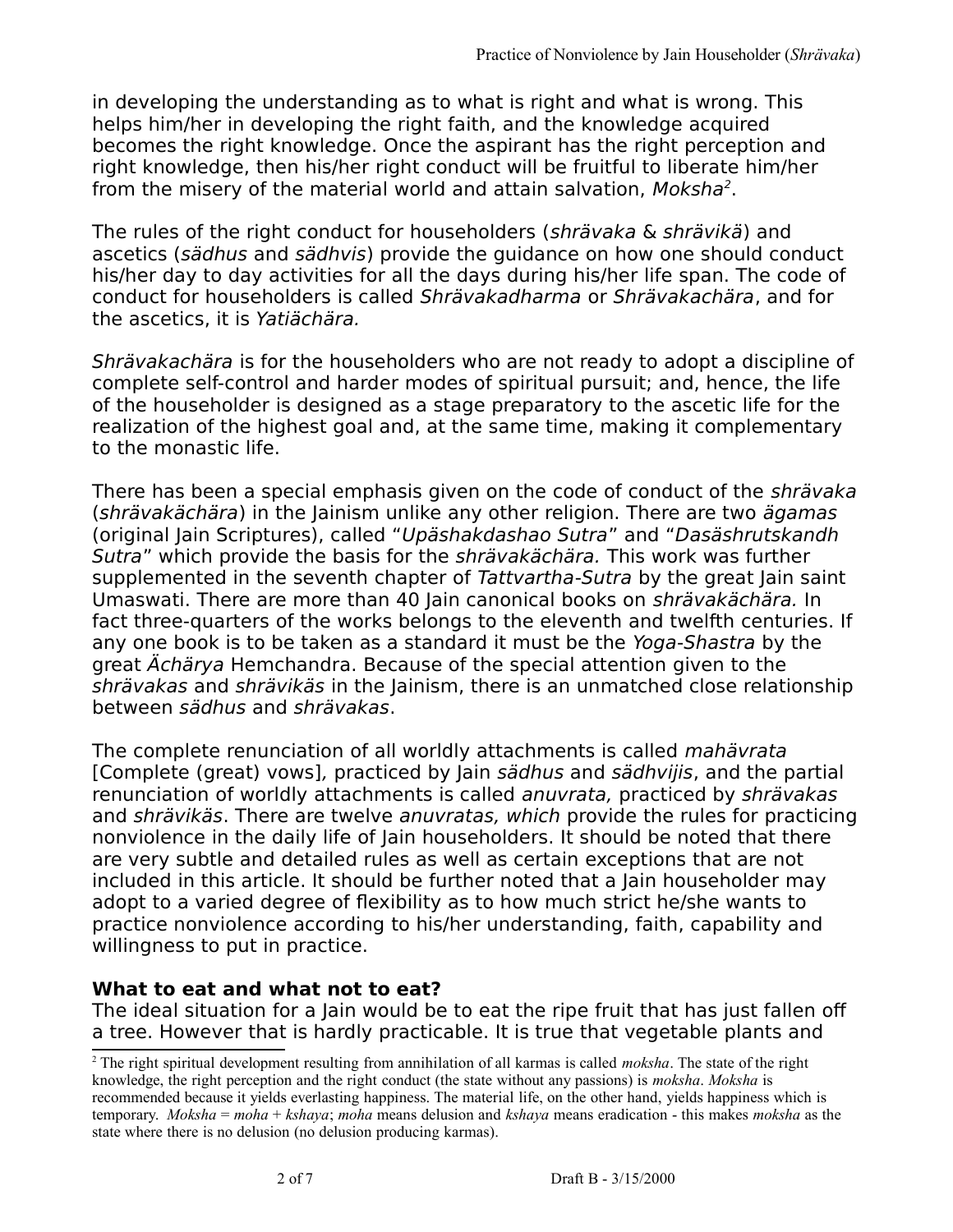animals both have lives. But eating vegetable is less violent because: 1) We do not kill the plant for vegetables. We take leaves, vegetables and fruits off the plants. By removing vegetables and fruits from a tree, we sometimes lengthen the life span of the tree. 2) Animals have more life-force, called *prän* and, much significant consciousness than the vegetables. Therefore, killing animals constitutes the higher level of violence. 3) Many other living organisms reside in an animal body and they get multiplied in a dead body. 4) Vegetables have less living cells and more water content. Also no blood, no ugly scene, no cruelty, no pain and no guilt feelings are involved.

Vegetables and fruits are one-sensed living beings. One-sensed living beings have only "touch" sense. Their development of consciousness (knowledge) is significantly less than the higher (two, three, four and five)-sensed living beings like us, animals, birds, etc. For example, the level of knowledge of one-sensed living beings is only a very small fraction of one latter.

In simple words, alcohol beverages, meat, seafood, poultry, eggs, honey and cream cheese are not permitted in any form. Also prohibited are root (tuberous) tuberous vegetable and eating after the sunset. Smoking, chewing tobacco and use of intoxicating drugs should also be avoided.

Eating abhakshyas (non-eatables) and ananta-käyas (root or tuberous vegetables) are prohibited. The ratri-bhojana (eating at night - after sunset) is forbidden. Other food, when cooked properly are acceptable. However, depending up on the type of the day (for example: 8th and 14th day of the month per Lunar Calendar, and other auspicious days), shrävaka may further restrict him/her self from in-taking certain kind of permissible food including skipping a meal or two and even choose to fast for a day or longer. Other attributes such as healthy and non-provocative foods are also considered in deciding what he/she should eat.

There are 22 abhakshyas: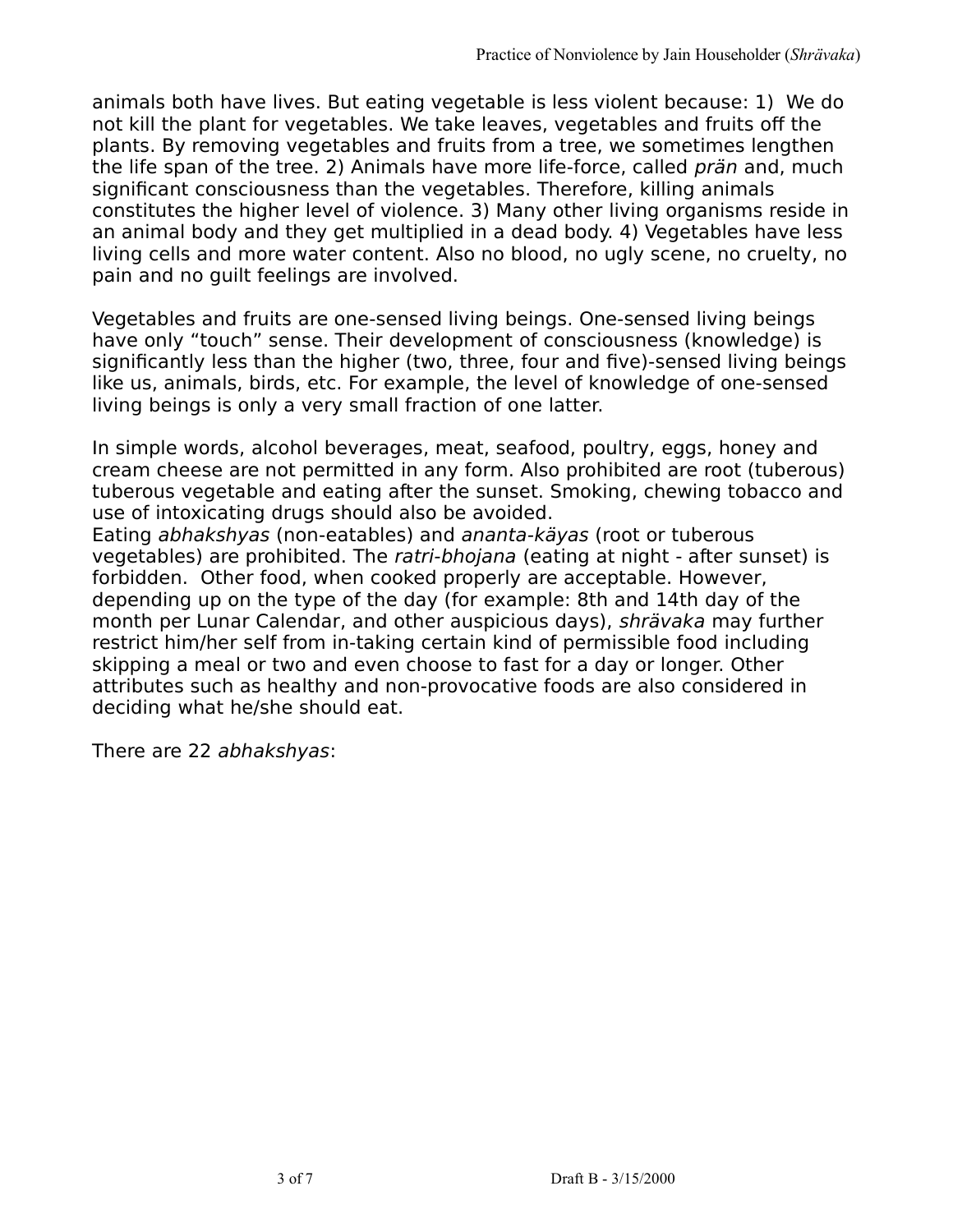$(1-4)$  $(1-4)$  $(1-4)$  alcohol<sup>[3](#page-3-0)</sup>, meat<sup>4</sup>, honey<sup>[5](#page-3-2)</sup> and cream cheese (*makkhan*)<sup>[6](#page-3-3)</sup>,

 $(5-9)$  five udumbaras<sup>[7](#page-3-4)</sup> (milky fruits like figs),

(10) water or other liquid in leather containers,

(11) honey used as a collyrium,

(12) asafoetida (hingu) in contact with leather,

(13) flowers,

(14) food eaten at night,

(15) rice gruel that has fermented (puspitakanjika),

(16) ananta-käyas (root vegetables),

(17) pickles (sandhana),

(18) pods (simbi) such as raja-masa,

(19) unsplit aubergines (and jujubes, betel-nuts),

(20) unknown fruits,

(21) curds kept for more than two days, and

(22) tainted food (vyapanna-bhojya).

There is also an interdiction on eating mangoes, *ghee* (butter), and number of other foodstuffs in the last muhurta (48 minutes) before the sunset. Empty fruits (contains less to eat and more to throw), unfiltered water, snow and ice, poison and earth are also to be added as abhakshya.

Ananta-käyas are the plants which are inhabited, not like the majority of the vegetable kingdom by individual jivas (living beings), but by an infinite number

<span id="page-3-1"></span><sup>4</sup> The eating of meat is, above all, a sin against compassion and the guilt belongs not only to the actual slaughterer but to anybody who buys or sells, cooks or carves, or gives or eats meat. To eat meat is to acknowledge vultures, wolves, and tigers as one's gurus. There is a sharp distinction between eating meat which contains *trasa-jivas* (mobile living beings) and fruits or vegetables in which there are present only *sthavara-jivas* (stationary living beings). Even where a bull or buffalo has not been slaughtered but has died a natural death, the consumption of its flesh involves the destruction of the minute living organisms (*nigodas*) that have found refuge there and these continue to come into existence in meat either raw or cooked or in process of cooking so that very great *himsä* is caused even by touching a peice of it. The eating of meat increases the lusts of the flesh and keeps a man wandering in the *samsära*. *Samsär* means material world where *jiva* (living being) is subjected to birth and death.

<span id="page-3-2"></span><sup>5</sup> Honey is condemned because it is pressed out of the young eggs in the womb of bees and resembles the embryo in the first stage of its growth. To provide but a single drop, bees have to be killed and even if they have been driven by some artifice from the comb or if the honey has dripped down of its self, *himsä* will still occur since other living creatures find their way into it. This same honey is unclean because it is derived from the vomit or spittle of insects and even though it may possess medicinal properties it will still lead to hell. It is a false idea to think that use of hone is holy in religious rituals. No doubt because of the traditional method of honey-gathering which involves the destruction of the hive by smoking out the bees it has become a proverbial saying that he/she who eats honey takes on himself (herself) the sin of burning seven villages.

<span id="page-3-3"></span>6 Cream cheese (*Makkhan*) contains innumerable minute living beings.

<span id="page-3-0"></span><sup>3</sup> The pernicious effects of alcohol befuddle the mind of the drinker. There is an inevitable *himsä* involved in the process of fermentation. The immense number of *jivas* (living beings) transformed into a drop of alcohol and sometimes in the cycle of transmigration beings are metamorphosed into wine to bemuse the minds of who drink alcohol. Consumption of alcohol makes one careless (*pramada*) and blurs the distinction between what should be done and what should not be done.

<span id="page-3-4"></span><sup>7</sup> Five udumbaras: (i) umbara, udumbara- Ficus glomerata Roxb.;(ii) vata, nyagrodha- Ficus bengalenis;(iii) pippala, asvattha- Ficus religiosa Linn.;(iv) plaksa- Ficus infectoria Roxb.;(v) kamombari, guphala- Ficus oppositifolia Willd. The *udumbaras* are not ananta-käyas. The reason for not eating them is that they are full of innumerable tiny insects and invisible living organisms.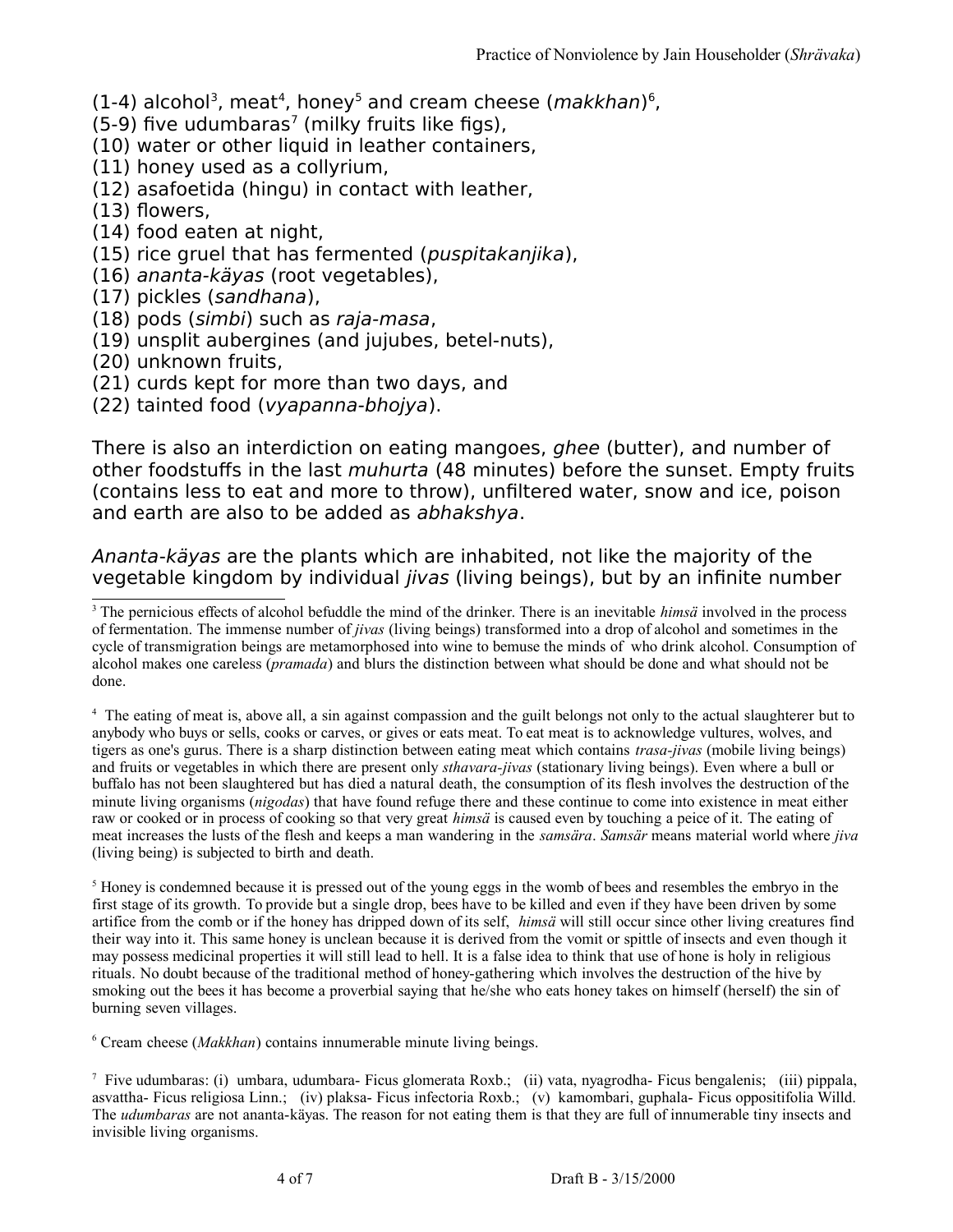of living organisms. Potatoes, onions, carrot, garlic, ginger, tuber and other root vegetables are included. Jain concept is based on a thorough insight into plant physiology and morphology as is shown by the recognition of the role of roots and stems is for future generations. It should be noted that use of dried ginger and dried turmeric is acceptable.

#### Prohibited are

- a) consuming sentient things (example: non-boiled water),
- b) consuming what is connected with sentient things,
- c) consuming uncooked vegetable products,
- d) consuming partly cooked vegetable products,
- e) consuming empty vegetable products (has more to throw away then eat),
- f) consuming what is mixed with sentient things,
- g) consuming what has been conserved by fermentation (abhisava).

The Jain aspirant should also drink boiled and filtered water.

There are three types of food: Sätvik (healthy, balanced diet), Räjasik (spicy, testy and delicious) and Tämasik (provocative). The aspirant should consume Sätvik food when possible, minimize the Räjasik food and must avoid Tämasik food.

Use of oil, butter, yogurt and sugar should be minimized, and avoided where possible. Also discouraged are snacks, sweets and fried foods. Sometimes the trasa-jivas (mobile living beings) are said to be present in the moist fruits, and even the eating of the dried fruits is sinful because of the *räga* (attachment) involved. Flower (an abhaksya) contains minute living beings and mushroom (an ananta-kaya) has innumerable living organisms. Therefore, the consumption of flowers and mushroom is also forbidden. One should also avoid eating leftovers.

Shrävaka should also avoid walking on grass or wet ground, and unnecessary use of soil, vegetation, water, fire and air.

#### **We do not eat meat of cow, then how can we consume cow's milk?**

To eat cow's meat, the cow has to be killed. For cow's milk, we do not kill cow. But we must make sure the cow's milk is extracted without causing any pain to it and the milk was in excess, and we did not deprive the cow's off-springs from their mother's milk. If we do not remove the excess milk from cow, we may be doing more harm to it than help. When we use the butter and cheese, we should make sure that they (specially the cheese) do not contain any animal ingredients. Jainism considers that the use of milk and milk products, oil, etc., is not healthy for spiritual advancement. There are people in US who are called vegans. Vegans do not eat dairy products.

## **What is wrong in eating the meat of naturally died animal?**

Dead animal contains very high number of invisible living organisms and their number keeps on multiplying as time passes. Most organisms have the same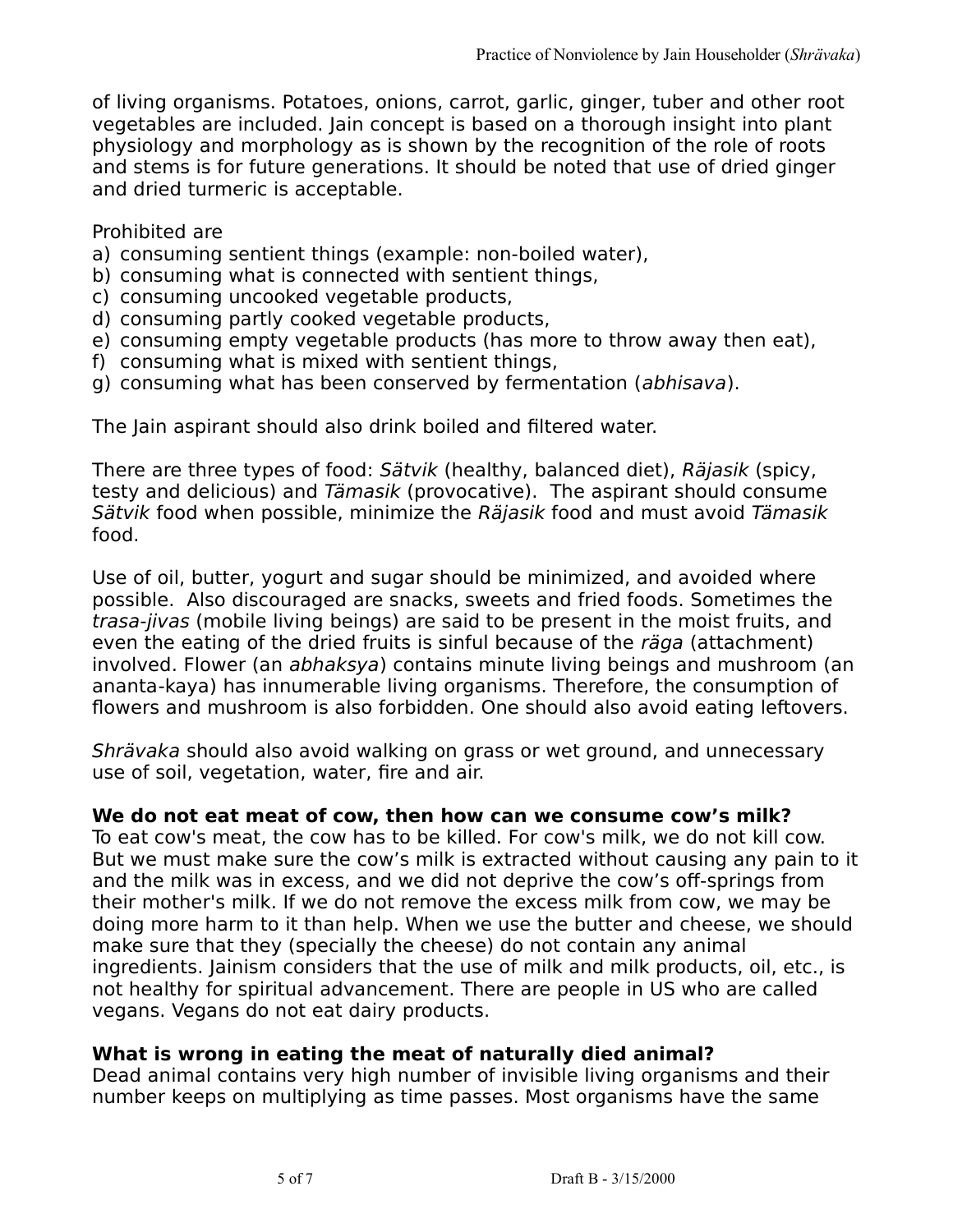color as the meat's. Therefore, eating meat of naturally dead animal does involve a higher form of violence.

## **What's wrong in buying readily available meat, when you haven't killed it yourself?**

Purchasing readily available meat creates demand and encourages others to kill. Thus it is equivalent to committing the deed. The 'neat' packaging of meat hides the pain that occurred before. It is unfortunate that packaging keeps scenes of slaughterhouses off the minds of the consumers. It is himsä (violence) - whether a person kills living beings himself/herself, or causes others to kill them, or gives consent to others to kill.

## **But meat-eating makes people stronger and healthy. Is it true?**

No. It is a wrong belief that animal food makes us stronger and healthy. The human physiology is for eating and digesting vegetarian food and is significantly different than meat-eating animals. Animal food is laced with fat, cholesterol, pesticides, hormones, antibiotics and similar harmful ingredients. Meat eaters are more prone to heart failure, cancer and other killer diseases. Animal food transmits as many as 160 contagious diseases to human under natural conditions. Animal food also lowers the immune status. Vegetarianism increases endurance and stamina, and makes people healthy and smart. Vegetarian food prevents various cancers, hemorrhoids, constipation, ulcer and many diseases. Smart animals like elephants, cows, bulls, gorillas, horses, apes and chimpanzees are all vegetarians.

#### **But Non-vegetarians argue that the meat is the best source of protein. Is it true?**

No, it is not true. Meat provides much more protein than the daily need of an average person which is 10 to 15 grams. Excessive intake of protein is harmful. In addition, the meat protein is disease-prone. Protein from vegetarian foods (specially from grains) is very useful and quality-prone. Also it is not excessive. Similarly, vegetarians get their calcium, iron and other vitamin needs from various vegetables, dark and leafy greens, beans, cereals, nuts, fruits, juices, milk, yogurt and 15 to 20 minutes of sunlight daily. There are 120 million animals a week are killed for food in the United States. This is equivalent of one animal per person per year on Earth.

## **Will my being vegetarian stop violence to animals?**

No, not totally but it will definitely decrease violence to animals to some extent. Being vegetarian is a right step in the direction of achieving the goal. In the beginning only one person takes the initiative for every cause, others follow him/her. Our example will encourage others. Some will renounce animal food, and so on it will go on multiplying.

#### **Then, why meat-eating Europeans and Americans are more civilized, learned and powerful?**

Their civilization, learning or power is not due to meat-eating. It is due to other fine qualities like discipline, hard work, self-effort, higher productivity and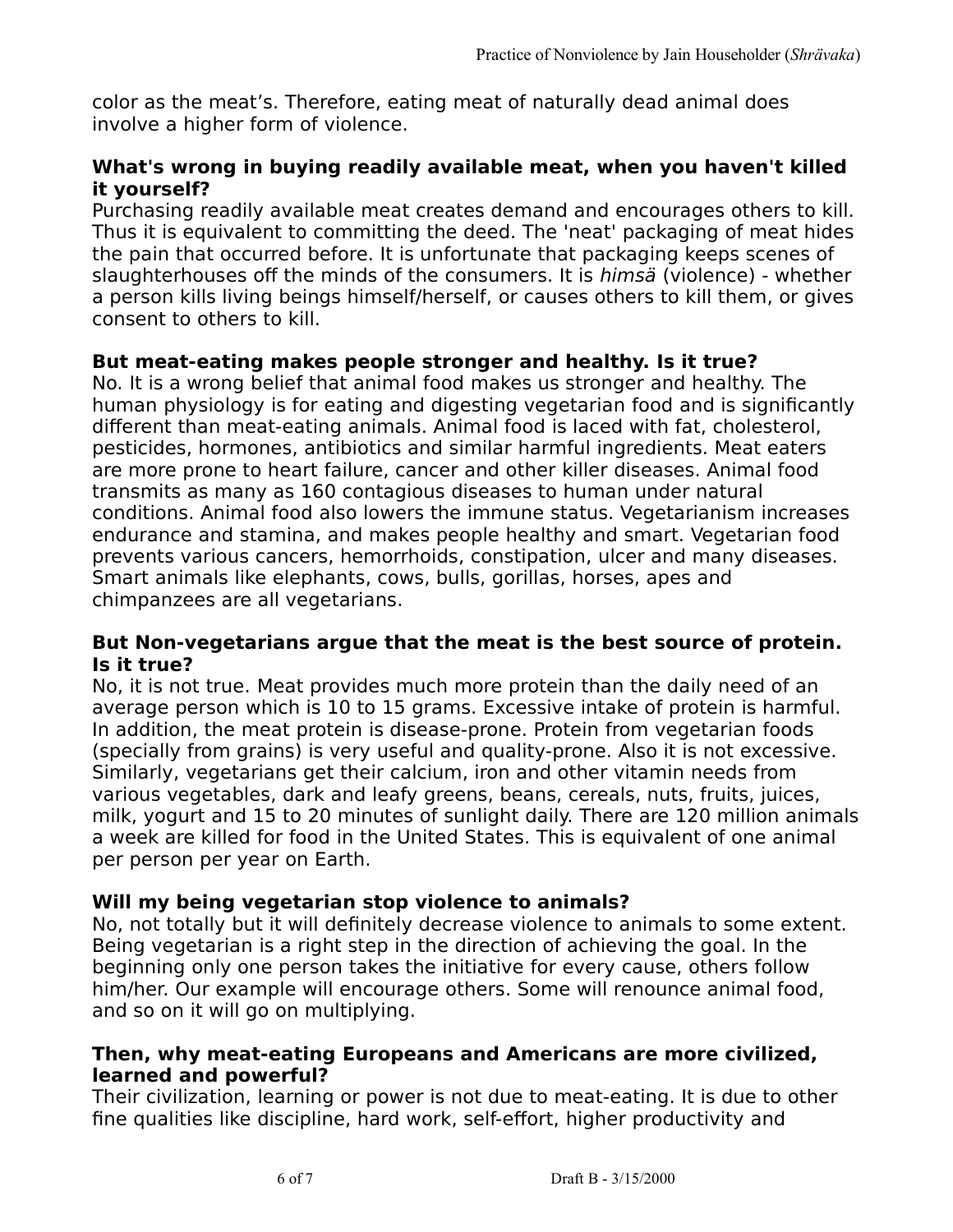quality, open-mindedness, adventurous nature, innovation, honesty, generosity, compassion, good karma and natural resources. They also realize that vegetarianism is good for health. There are already more than 10 million Americans who are vegetarians. Albert Einstein, Isäc Newton, George Bernard Shaw, Leo Tolstoy and Socrates were vegetarian. Michael Jackson, Madonna and ex-Beatle Paul McCartney are also vegetarian.

#### **When to eat?**

Eating only during the daytime is permissible. Great importance has always been attached by Jain writers to the avoidance of taking food by night (ratribhojana). Abstention from ratri-bhojana is the abandonment of the fourfold ailments (solid food, mukhaväs (mouth-fresher), tasty food and liquid) by night out of compassion for living beings. There exist many tiny insects barely discernible by day which are completely invisible by night even when a lamp is lit. Räga (attachment) is always more intense in eating by night than in eating by day. At night almost anything including living organisms may fall into the bowl of food. Where food has to be cooked and the platters washed up there is even greater himsä (violence) by night. The digestive system is less active in the absence of the sun-light. Eating before sunset gives 3 to 4 hours to digest before one goes to sleep. It is also suggested that the aspirant should not eat until the previous meal is completely digested. There should be 5 to 6 hours between two meals. It is also important to eat at regular time every day. For certain situation, medicine and water at the night time are acceptable as an exception.

## **How much to eat?**

Always eat less than you are hungry for. If more than needed food is eaten, it will leave some food undigested for a long time, and will make the aspirant lazy to do any constructive activities including spiritual activities. If your hunger defines one unit (amount) of meal, then divide it into four equal portions. Eat equivalent of two portions, leave one portion for breathing and one for water. It is also suggested that the aspirant according to his/her capability do one or two fasts every month, or do one äyambil (takes food without spices, oil, butter, etc.) every month, or few ekäsanäs (eating one meal a day) a month, or few bekäsanäs (eating two meals a day) a month.

#### **How to eat?**

Proper chewing of food and eating with proper affection are vital elements of proper eating for good health and spiritual advancement. being unhappy, angry, worried, talkative, or in a hurry hould be avoided while eating. Avoid or minimize drinking water while eating. If possible, drink water about 40 minutes after the meal. Rest is suggested for about 30 minutes the meal.

#### **How to prepare Jain Food?**

Utensils, spoons and tools used in cooking for Jain foods must not be used or shared for the preparation of the food that is prohibited. Water, gas, electricity and other resources should not be wasted. One should not cook more food than needed. Preparing less food is acceptable.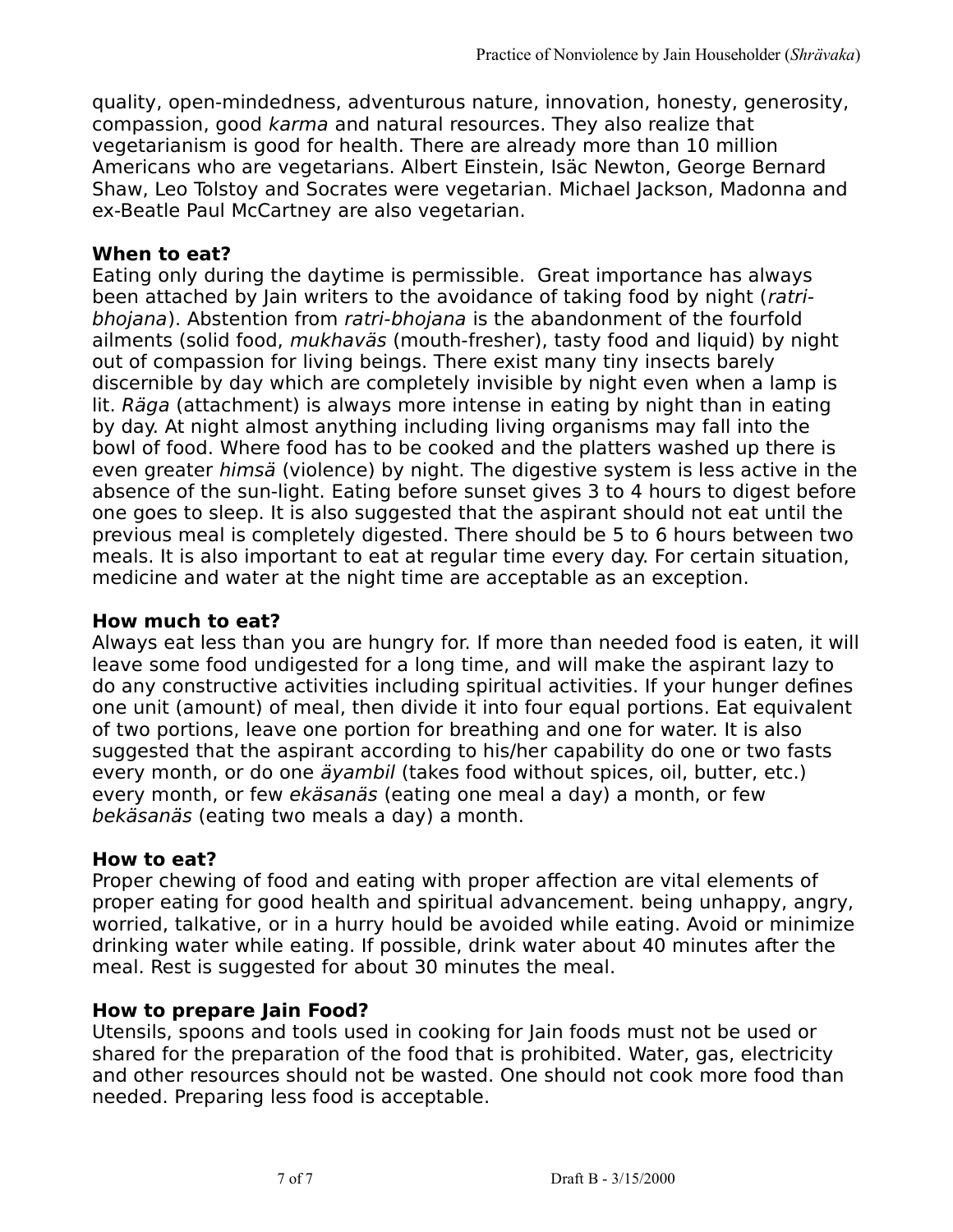Fresh vegetables should be used in cooking. Frozen and canned foods, artificial color and flavoring, and use of chemicals should be avoided. Ingredients and grains used in cooking should not be tainted.

## **Ecology, Cosmetics, Silk Särees, Leather, Animal Testing & Animals used for entertainment**

Vegetarianism promotes animal preservation and forestry, and thus ecology and environment. Few examples are: 1) one acre of trees is spared each year by every individual who switches to vegetarian diet, 2) it takes 55 square foot of rain-forest to produce one pound of hamburger 3) it requires 2500 gallons of water to produce one pound of meat (one pound of wheat requires only 50 to 75 gallons of water), 4) 85% of annual US top soil is lost due to raising livestock. Do you know that one pound of beef requires 16 pound of grains and soybeans. Do you know that 15 vegetarians can be fed if one person gives up eating meat.

Cosmetics look innocent and cool but there is lot of hidden violence. Cosmetics use many animal ingredients such as carminic acid, elastin, sperm oil and musk oil. To produce one pound of carminic acid, 70,000 insects are crushed. Another ingredient called "elastin" is obtained from neck lingaments and aorta of cattle. Sperm oil is the oil extracted from intelligent mammal, whale. Musk oil is extracted from musk of deers, beavers, civet cats and other genitals.

Make sure cosmetics such as soaps, detergents, shampoos, skin creams, oven cleaners and shaving creams have only alternative synthetics and plant tissues, no animal ingredients or have "Cruelty Free" logo on these products. Read the labels and avoid the products with ingredients like glycerides, gelatin, lecithin, stearates, enzymes, lard and tallow. An estimated 14 million animals die every year because of animal testing for cosmetics.

Some think that they look cool when they wear silk. The silk is made out of silkworms. To produce 100 grams of pure silk, 1500 silkworms (chrysalis) have to be killed. It is unnecessary to wear silk when we have other alternatives. If you want to look cool, wear artificial silk.

We wear leather belts, leather shoes. We use leather brief cases, we use leather purses. We have leather interior in our cars. We have leather furniture. Some people wear leather belt or carry leather purse when they go to temples. Leather is nothing but the skin of killed animal. Jain aspirant should avoid use of leather and use other alternatives.

Animal testing in medical fields can be minimized. Most of the medical testing does not require animals. Consuming a medicine that was tested on animal is a sinful act. Consult your doctor if there is an alternative medicine that was not tested on animal. We should also avoid seeing the entertainment programs that involve use of animals.

# **Violence of Speech and Thoughts**